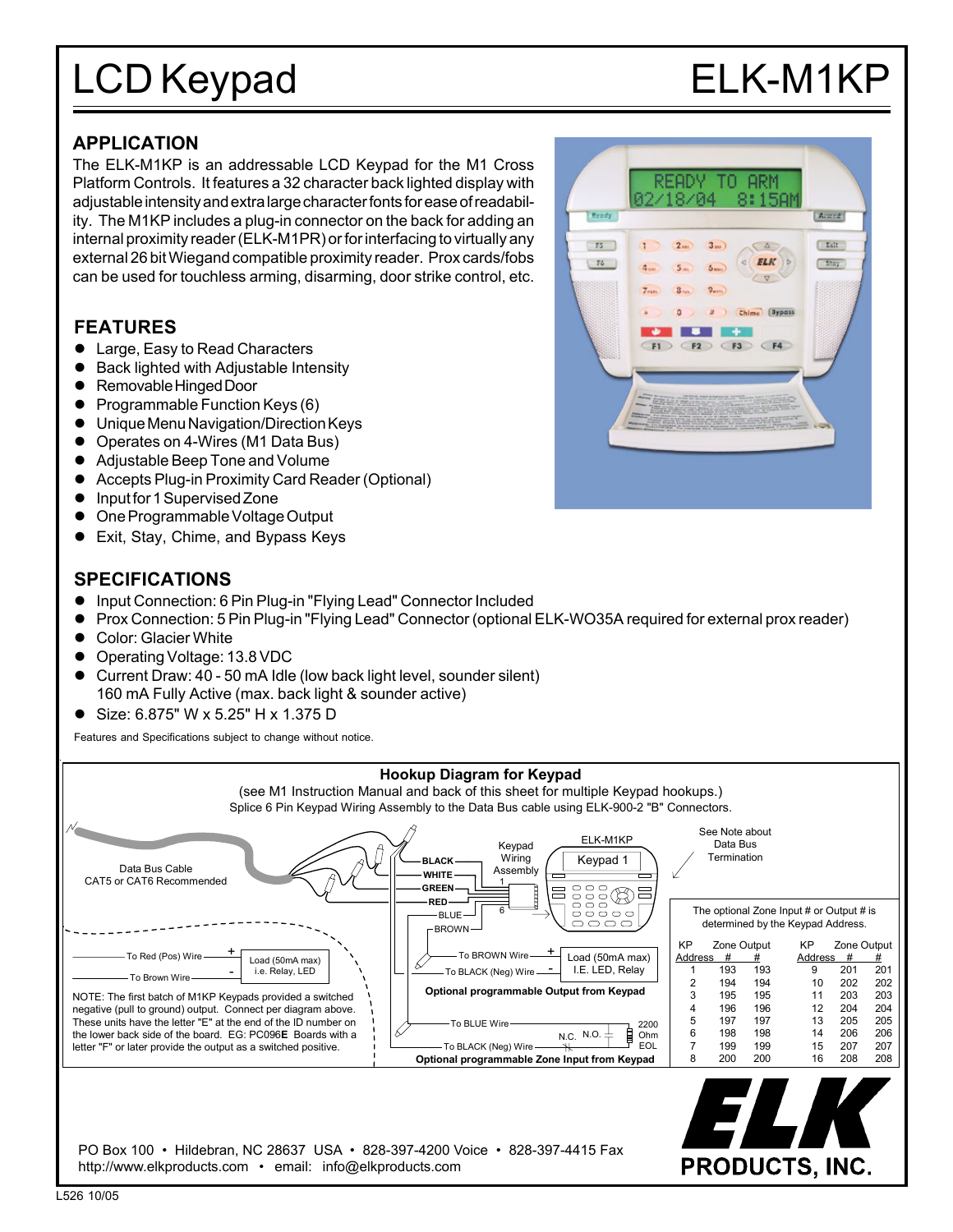# **INSTALLATION AND ENROLLMENT OF ELK-M1KP KEYPAD**

ldeal keypad mounting height is 50-58 inches above the floor. Select a location with an ambient temperature range between 32° and 120° F (0° to +49° C). Avoid direct sunlight if possible. Keypads operate on the M1 data bus, which uses 4-wires. However, CAT5 or CAT6 eight (8) conductor is recommended for all data bus cables. The extra wires are for data return paths. **NOTE: See pages 12 and 13 in the M1 Installation Manual for important information about Data Bus termination when multiple homerun cables are installed. DO NOT SPLICE OR CONNECT WIRE WITH CONTROL POWER ON.** Minimum cabling should be four conductor 22 or 24 gauge. Maximum resistance per wire is 25 Ohms. Device placement beyond 1000' is not recommended.

- 1. Fasten mounting plate to electrical box (or directly to wall) using flat head screws to prevent shorts to the back of the circuit board.
- 2. Splice the Black, Red, White, and Green wires of the plug-in connector to the data bus cable. Plug connector into keypad. Tuck wires neatly into back plate and install Keypad on mounting plate.

### **Setting the Data Bus Address and Enrolling Device(s) into the System**

Keypads and expander devices communicate with the M1 over the RS-485 4-wire data bus. Each device must have a unique address setting (from 1 to 16) within it's device type. Keypads are device TYPE 1, input (zone) expanders TYPE 2, output expanders TYPE 3, etc. The purpose of device types is so that the address numbers can be re-used in each different device type. It is OK to have a Keypad, a Zone Expander, and a Output Expander all set to address 2 and on the same data bus since each device is a different device type. **It is NOT OK to have duplications of addresses within the same device type. I.E. Multiple keypads on the same control cannot be set to 'like' addresses.**

**SETTING THE ADDRESS:** From the factory all keypads are set to address 1. Valid keypad addresses are 1 to 4 for the ELK-M1, or 1 to 16 for the ELK-M1G. The first keypad on the system (Keypad 1) is automatically enrolled upon power up. Each additional keypad must be assigned a unique address and then manually enrolled from "Menu 1 - Bus Module Enrollment". (See M1 Instruction Manual, Menu 01, for complete instructions on Bus Module Enrollment)

1. Press and hold the " \* " key, followed by the F5 key . HOLD BOTH keys pressed for 5-10 seconds or until the LCD displays: **Exit when done. F1 Set Addr.** (This is Keypad setup mode)

NOTE: This mode may also be accessed by removing power from the keypad (unplugging the data bus cable) and then applying power while holding any key pressed.

- 2. Press the F1 key to display the current address setting.
- 3. Set the desired address by entering a number from 1 to X.
- 4. Press the Exit key when done.

*Effective with firmware version 2.1.42 or higher it is possible to access the keypad setup mode by just pressing and holding the "\*" key for 10 seconds.*

> 1234567890123456789012345 **Auth. Required** | **Enter Valid Pin** | 1 5 1234567890123456789012345 1234567890123456789012345 **201-Bus Module P Enrollment** b <del>,,,,,,,,,,,,,,,,</del>

> 1234567890123456789012345 **XX Bus Modules** h 1234567890123456789012345 **Enrolled, Editreck** 1234567890123456789012345

### **ENROLLING:**

- 1. Press the ELK key, then press  $9$  (or scroll up) to display  $9$  Installation Programming. Press the RIGHT arrow key to select this menu. The Installer Program Code (PIN) must be entered to access this menu.
- 2. Enter the Installer Program Code. (See M1 Manual for the default Code)
- 3. The first Installer Programming menu displayed will be "Bus Module Enrollment"
- 4. Press the RIGHT arrow key to select this menu. "Enrolling Bus Modules" will display
- 5. The M1 transmit an enrollment message to all data bus devices, following by a display showing the total Bus Modules that are enrolled. To view the enrolled devices and/or remove a device press the RIGHT arrow key next to the word Edit.
- 6. Press the \* or Exit keys to exit Installer Programming.



The ideal way to connect multiple home run cables is with an ELK-M1DBH Data Bus Hub. It accepts CAT5 or CAT6 cable with RJ45 plugs on the ends. It does all the work of series connecting the DATA lines A & B and provides a clean, organized management of the data bus wires.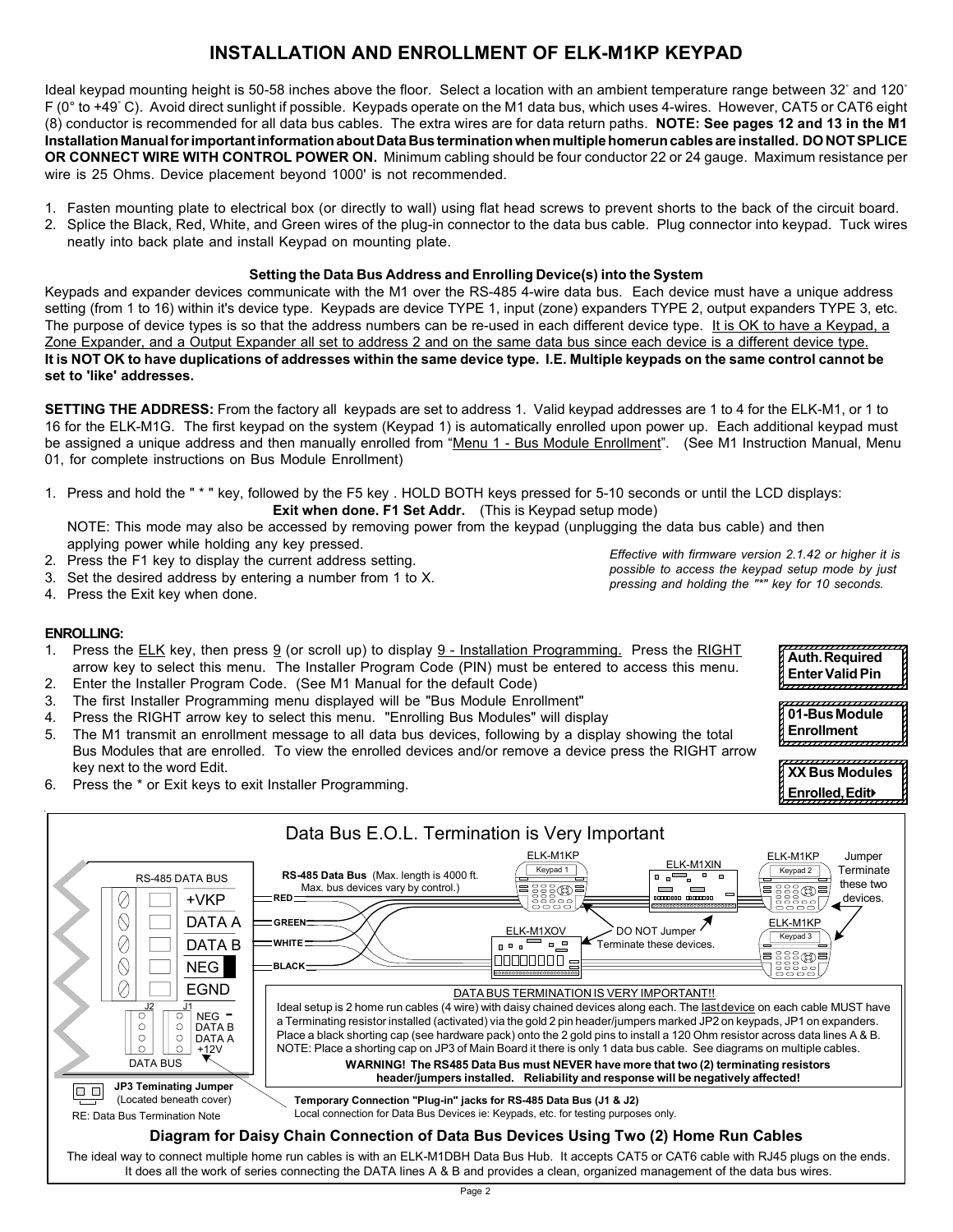# **KEYPAD INTERNAL TEMPERATURE SENSOR**

Every standard ELK-M1KP has a built-in temperature sensor, which detects the surrounding ambient temperature. The sensor temperature may be displayed on the LCD, and read from another keypad or the telephone remote control. It may also be used with the Elk-RP Whenever/And/Then Rules to automatically cause an action or control something. i.e., a fan, pump, light, etc.

#### **Viewing a Keypad temperature sensor reading**

- 1. To view a keypad temperature sensor press the ELK key once (enter code if prompted), then press the RIGHT arrow to select the View/Control Automation menu.
- 2. Press the 5 key (or scroll up) to display: 4-Keypad Temperature, then press the RIGHT arrow key.
- 3. The first Keypad (Keypad 01 will be displayed along with its Name, Keypad Number, and Temperature.
- 4. Additional Keypad Temperature sensors (if any) may be displayed by entering the 2 digit Keypad number OR by scrolling with the UP or DOWN arrow keys. To exit from this menu press the \* key.

#### **Using a Keypad temperature reading in a Rule to create an action or output**

The following is an example of an ELK-RP Whenever/And/Then Rule to automatically turn on Output 3 (controlling a Fan, etc.) for 10 minutes whenever the Keypad temperature reading exceeds 90 degrees.

- 1. Start RP and open an account. Click the Automation tab and the Rules tab followed by New.
- 2. Click Trigger, then point to Time Occurrence, then Every X Seconds, and then click to select. \*\*
- 3. In the block beside the words Fixed Value, type in 30 and click OK.
- 4. Click And, follwed by Temperature which is located near the bottom of the drop down list.
- 5. Highlight the Keypad temperature sensor (by name), click the Greater than button, and change the temperature selection number to 90. Make sure the button beside F is selected, and click OK.
- 6. Click Then, followed by Turn Output On/Off. Highlight Output 3 (use the scroll down arrow), make sure the button beside Turn on is selected, then select the box labeled For. Highlight the hrs:mins:secs window and enter 00:10:00 (10 minutes). Click OK. Double check everything and click Done.
- 7. The completed Rule should resemble the example below.

|  | WHENEVER EVERY 30 SECONDS.                                                                                                       |      |       |        |      |     |
|--|----------------------------------------------------------------------------------------------------------------------------------|------|-------|--------|------|-----|
|  | AND Front Entry (KP 1) ACTUAL TEMPERATURE IS GREATER THAN 90 DEG. F. (32 DEG. C.)<br>THEN TURN Output 003 (Out 3) ON FOR 10 MINS |      |       |        |      |     |
|  |                                                                                                                                  |      |       |        |      |     |
|  |                                                                                                                                  |      |       |        |      |     |
|  | Test                                                                                                                             | Copy | Paste | Delete | Edit | New |

**\*\*** Numerous triggers may be used for a temperature type rule, i.e., time occurence, arming of the security system, opening of a zone, etc. However, the M1 does not allow a temperature reading to be used as a trigger. This helps prevent a false activation "runaway" that could occur simple because the temperature has fluctuated by a degree or fraction of a degree. Instead, the AND command is used to compare or "test" a temperature sensor reading against a target value, each time the trigger occurs. The target value is programmable and the compare options are "Equal to, Not equal to, Less than, and Greater than". The "Equal to" is not recommended as a compare opton because it may be impossible for a temperature reading to be exactly at the target value when the trigger occurs.

**TEMPERATURE READING ADJUSTMENT** If the Keypad internal temperature sensor appears to read higher or lower than other room thermostats/thermometers, it may be due to the Keypad mounting location, the room conditions, or the installation of a optional Mini Prox Reader (ELK-M1PR). The Keypad has an adjustment procedure which allows compensation for these conditions.

1. Press and hold the " **\*** " key, followed by the F5 key . HOLD BOTH keys pressed for 5-10 seconds or until the LCD displays **Exit when done. F1 Set Addr.** (This is Keypad setup mode)

NOTE: This mode may also be accessed by removing power from the keypad (unplugging the data bus cable) and then applying power while holding any key pressed.

- 2. Press the F2 key and the LCD will display: **Temperature Degrees F = XX.X** (This is the current temperature)
- 3. Use the UP or DOWN arrow keys to adjust the current temperature display until it approximates the desired setting. Each press of the arrow keys changes the setting by approximately 3 tenths of a degree (00.3) It may not be possible to end up exactly on an even temperature setting.
- 4. Press the Exit key twice do return back to the regular operation mode.